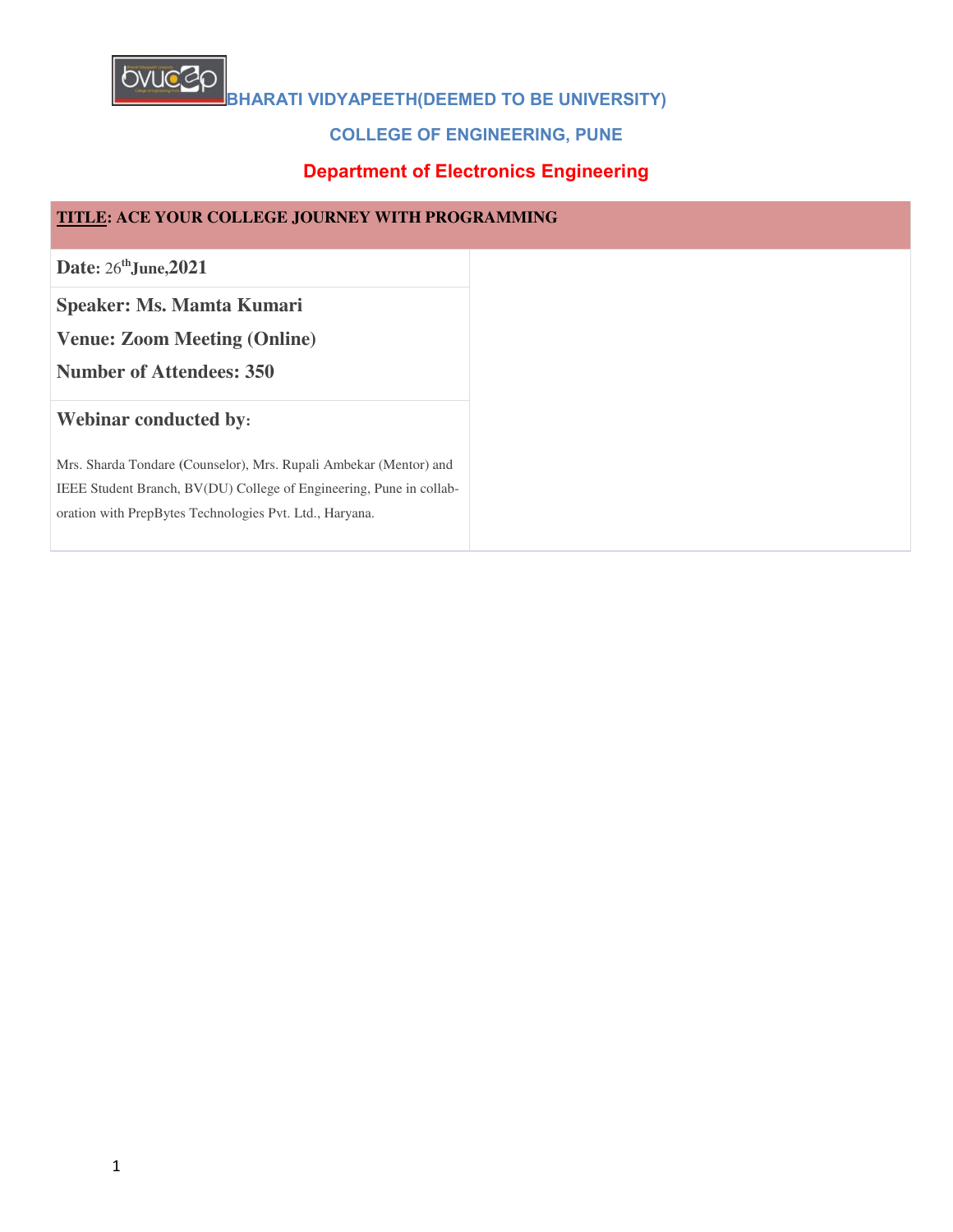

**COLLEGE OF ENGINEERING, PUNE**

# **Department of Electronics Engineering**

### **Objective:**

- To help students of  $1<sup>st</sup>$  year to understand the roadmap to start coding journey.
- To make students awareand stay with the fastchanging world of technology.

## **Summary of the Webinar:**

# The

webinar on "Ace Your College Journey With Programming" was conducted on Zoom Meeting (Online) to introduce the benefits of coding from  $1<sup>st</sup>$  year to develop a problem solving mindset for future. Few of the points discussed during the webinar:

1. One of the benefits of introducing oneself early in the field of programming is to develop problem solving mindset which is one of the important aspects of working in a tech industry.

2. Being a programmer, one can gain access to various other aspects of technological field since programming is everywhere..

3. Discussed the roadmap to become a better programmer.

4. Intro-

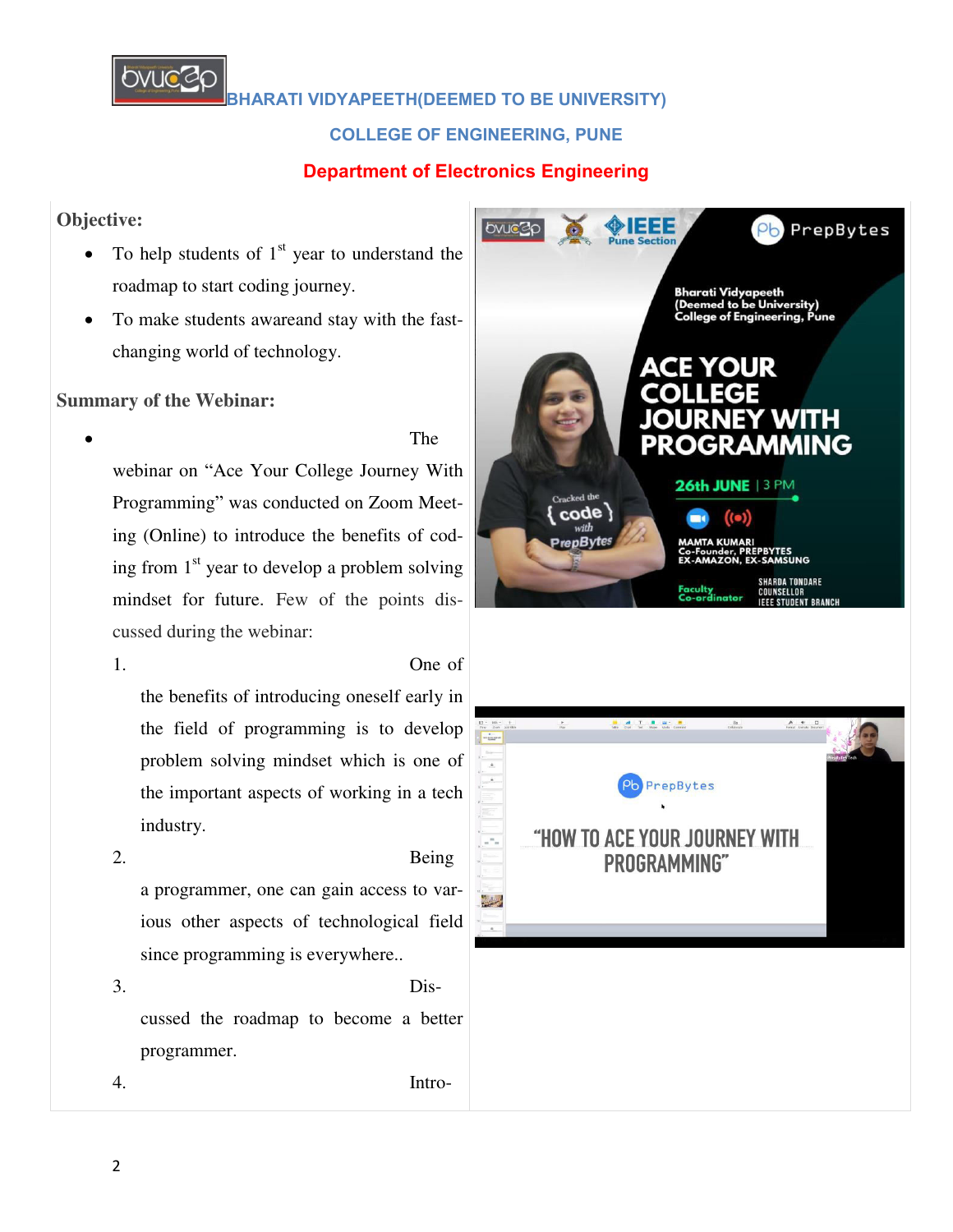

#### **COLLEGE OF ENGINEERING, PUNE**

#### **Department of Electronics Engineering**



Co-founder, PrepBytes India's only pe Former SDE - Amazon, Samsung **BURGER BY** > You are placed in a Product based company as a software dev > You are placed in Samsung or similar company as a software dev > You are placed in Service based company as a software dev  $\blacktriangleright$  You are placed in a Service based company in a non tech profile

Organized on Zoom Meeting in collaboration with PrepBytes